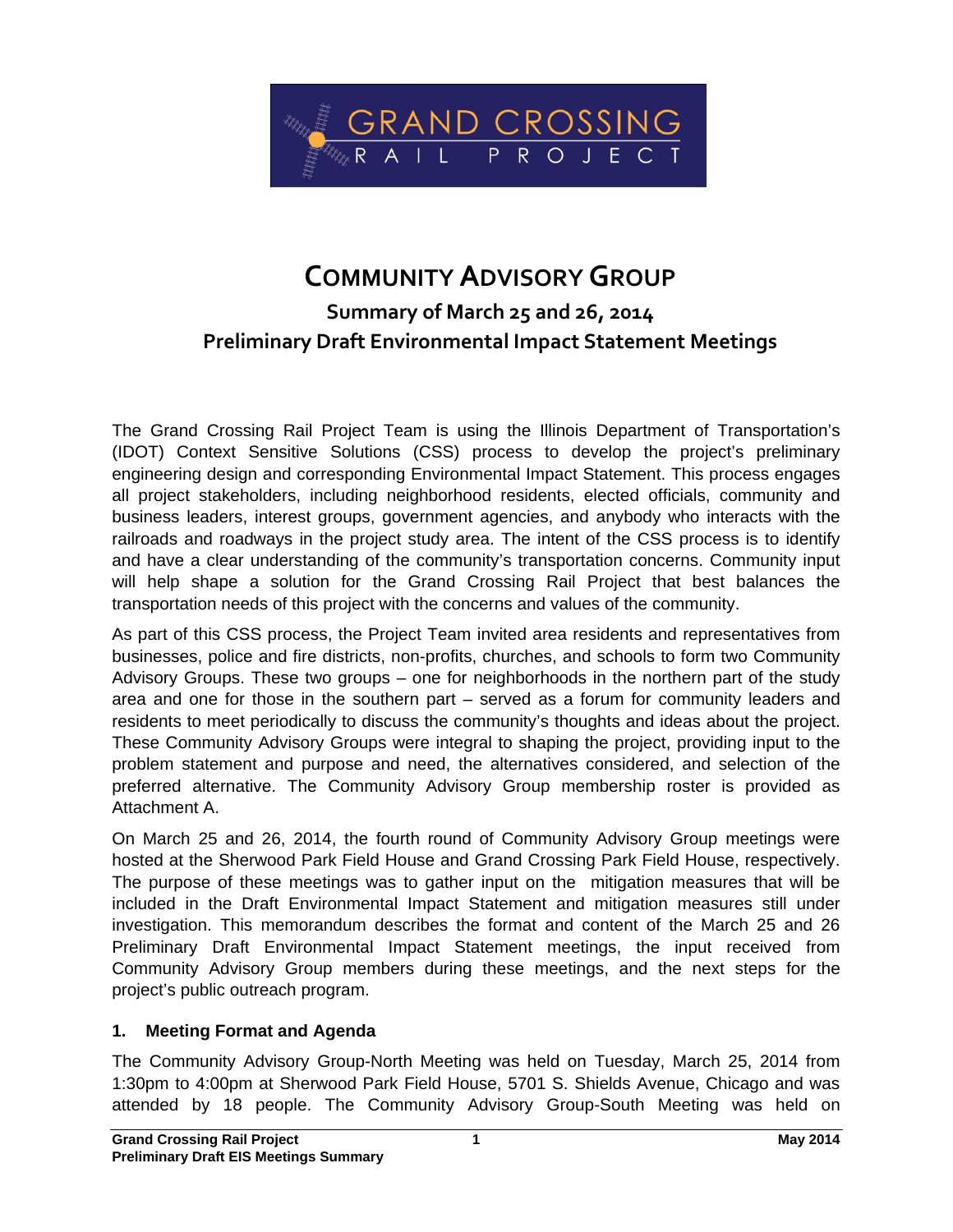Wednesday, March 26, 2014 from 1:30pm to 4:00pm at the Grand Crossing Park Field House, 7655 S. Ingleside Avenue, Chicago and was attended by 17 people. A sample invitation letter is provided as Attachment B.

Project Team staff included Samuel Tuck III, Emily Kushto, George Outlaw, and Jakita Trotter from IDOT, as well as several members of the consultant team, including Tony Pakeltis, Craig Moore, and Elizabeth Hynes of Parsons; Michael Hurley of DLZ; and Margarite Wypychowski, Veronica Cruz, Josh Druding<sup>1</sup>, and Marielle Sainvilus<sup>2</sup> of public outreach subconsultant Carolyn Grisko and Associates. Other attendees included Joe Alonzo and Jeffrey Sriver of the Chicago Department of Transportation (CDOT), Derrick James of Amtrak, and Chuck Allen of Norfolk Southern. Alderman Willie Cochran attended the North meeting; Barrett Finnegan from Congressman Bobby Rush's office and Loren Harris from Alderman Michelle Harris's office attended the South meeting.

The north and south meeting attendance lists are included as Attachment C, and handout materials provided to each attendee can be found in Attachment D. Handout materials included:

- Meeting agenda
- Project study area map
- Alternatives handouts:
	- o Summary of Proposed Improvements
	- o Preferred Alternative Details
	- o Property Impacts
	- o Proposed Street Closures
- Noise and Vibration Impacts
- Meeting presentation handout
- Summary of Community Advisory Group Preferred Alternative Meetings (October 2012)
- IDOT photo release form
- Comment form
- Information on existing job training programs, including the Chicago Urban League Transportation Construction Apprenticeship Readiness Training Program and the IDOT Highway Construction Careers Training Program (HCCTP)
- CREATE Employment Opportunities factsheet
- Railroad and City of Chicago contact information

Details on the discussions that took place during these meetings are provided in Section 2 below.

After a safety briefing, IDOT's CREATE Public Outreach Manager, Jakita Trotter, welcomed attendees and asked all meeting attendees to introduce themselves. She then walked through

<sup>1&</sup>lt;br><sup>1</sup> North meeting only

<sup>&</sup>lt;sup>2</sup> South meeting only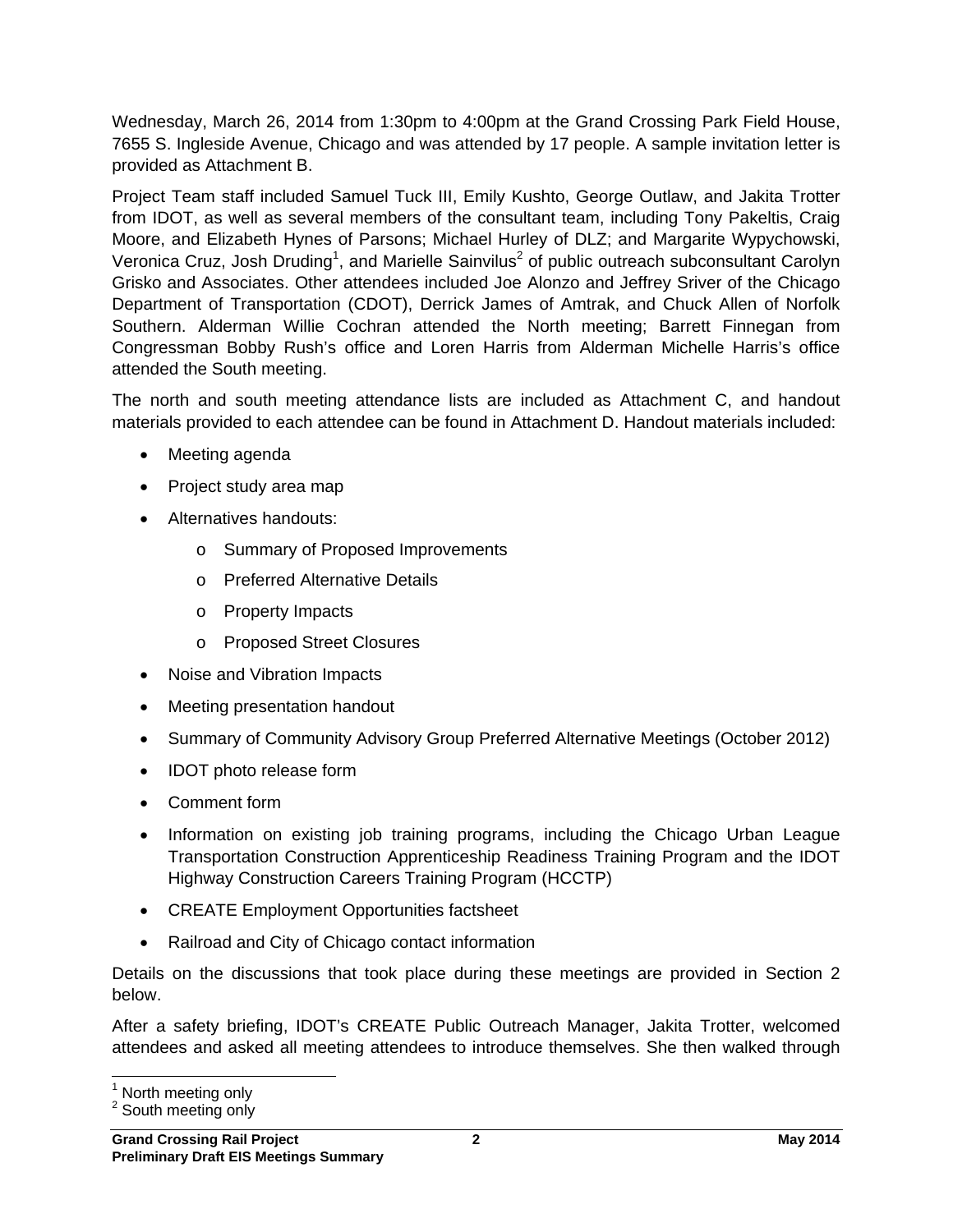the agenda for the meeting, which included Project Team introductions, a recap and review of the material presented at previous meetings, presentation of the Draft Environmental Impact Statement impact evaluation, a group discussion about potential mitigation measures, and a summary of upcoming outreach activities and next steps. Ms. Trotter then summarized the CSS process and laid out meeting guidelines to ensure that the afternoon proceeded in an efficient manner so that everyone had the opportunity to participate. She also highlighted the goals of the meeting, which were to:

- Present impact evaluation results,
- Brainstorm potential mitigation measures to lessen the project's impacts and expand its benefits to the community, and
- Hear participants' input on the Draft Environmental Impact Statement.

Next, Parsons Project Manager Tony Pakeltis delivered the technical presentation, which began with a review of the Grand Crossing Rail Project and the Project Team's technical activities since the last round of Community Advisory Group meetings in October 2012, which included an impact evaluation of No Build and Build alternatives, noise and vibration analyses, a special waste study, road closure and drainage engineering studies, and identification of potential mitigation measures. He then reviewed the Draft Environmental Impact Statement, including the topics studied and impacts identified. He then laid out potential mitigation measures for each of the impacts, including both the standard measures that will be included in the Draft Environmental Impact Statement and additional ideas that are still under investigation. He concluded this portion of the presentation with an overview of the noise barrier locations recommended in the Draft Environmental Impact Statement noise and vibration study.

The Project Team's presentation was followed by a group discussion during which Community Advisory Group members discussed the Draft Environmental Impact Statement and proposed mitigation measures presented by Mr. Pakeltis, as well as participants' ideas for additional mitigation measures. This discussion exchange is described further in Section 2. The meeting concluded with a discussion of next steps, the process for circulating the Draft Environmental Impact Statement, and other opportunities for community input, including the Draft Environmental Impact Statement public hearings.

A copy of the presentation slides is included as one of the handouts in Attachment D.

## **2. Group Discussion**

Both meetings included a discussion among the full group. Questions and comments heard are summarized below (with Project Team responses shown in red). The intent of the conversation was not to reach agreement on or commit to any particular mitigation measures at the meeting, but rather to brainstorm and discuss ideas that the Project Team could then take back to the CREATE Partners (i.e., U.S. DOT, IDOT, CDOT, Amtrak, and the freight railroads) for further consideration and possible incorporation in the Draft Environmental Impact Statement.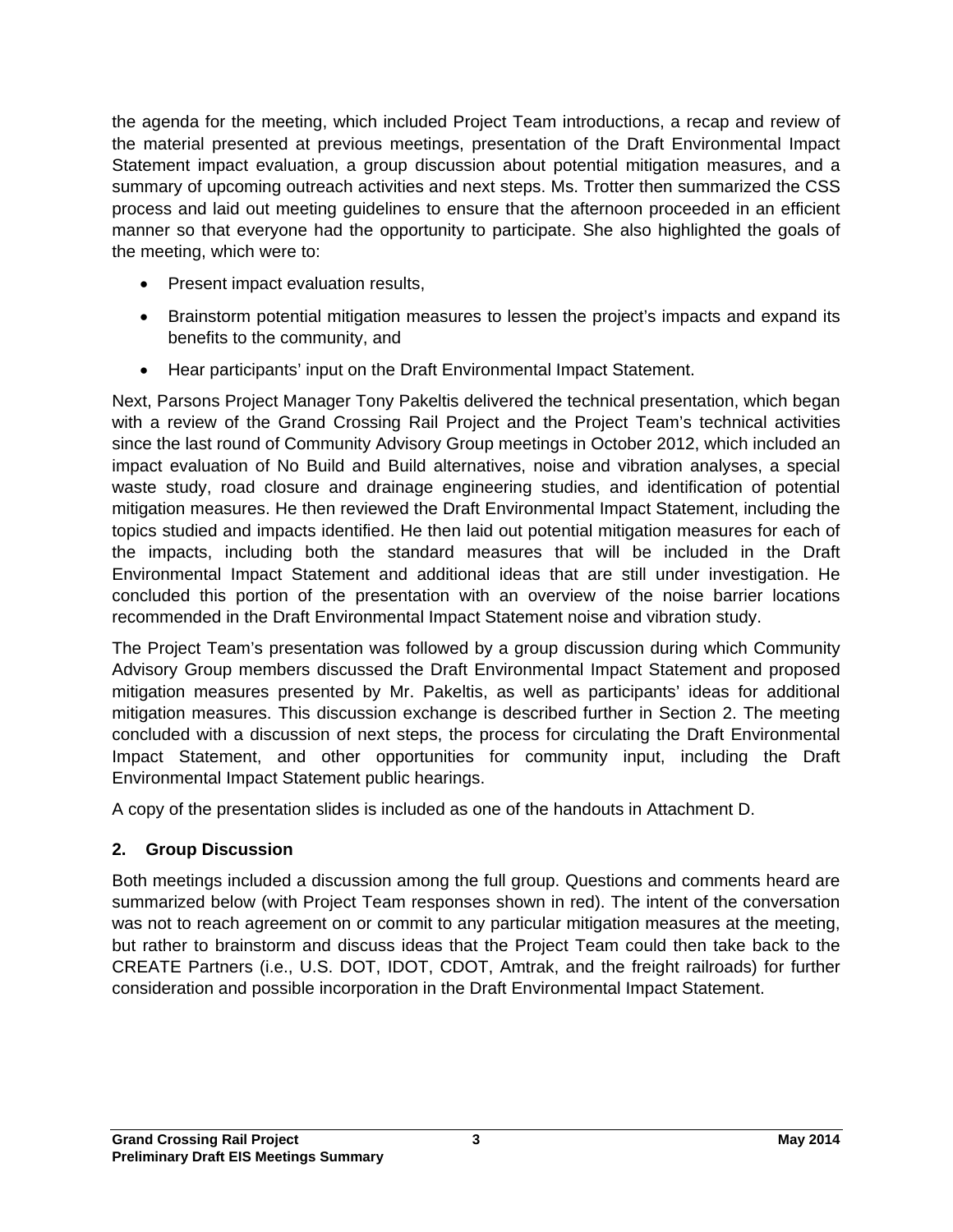#### North (March 25, 2014):

- Does your analysis take into account construction-period impacts such as noise, vibration, location of construction storage sites, and routing of construction vehicles?
	- ― *In addition to assessing the long-term effects of the project and identifying mitigation measures to address them, the Draft Environmental Impact Statement also considers impacts that would occur during the approximately three-year construction period. Construction-period impacts identified in the Draft Environmental Impact Statement include temporary air quality, noise, and vibration impacts, as well as temporary changes to rail operations and vehicular and pedestrian traffic. Because the construction-period noise and vibration effects would be temporary, no construction-related noise or vibration mitigation is proposed at this time.*

*Detailed information on the location of construction staging areas or routing of construction vehicles is not available at this time because the detailed design of the project and plans for staging construction will not be developed until Phase II (Final Design) and Phase III (Construction). To help address this uncertainty, one of the mitigation commitments included in the Draft Environmental Impact Statement is continued coordination with the Community Advisory Group throughout Phases II*  and III so that you will have the opportunity to provide input on the construction *process as those details become available.* 

- We need more information about construction details before moving forward. If you're going to issue a Request for Proposals (RFP) for construction, you should have more detail than what you've provided so far.
	- ― *The next step in the project timeline would be an RFP for Final Design, not an RFP for Construction. Many of the details you requested [during the Project Team's March 11, 2014 meeting with Alderman Cochran] would be developed during Final Design.*
- How do you define "moderate" and "severe" noise impacts?
	- ― *Mr. Pakeltis walked the group through the noise and vibration methodology and shared several figures and tables from Draft Environmental Impact Statement. He described how the noise and vibration analysis for the project was conducted and explained the results.*

*The Project Team assessed noise levels in accordance with the* CREATE Noise and Vibration Assessment Methodology *(IDOT, 2013), which is based on Federal Transit Administration (FTA) procedures and impact criteria. This guidance defines moderate and severe noise impacts quantitatively based on the increase from the existing noise level, as shown in the following exhibit (which was shown to the group):*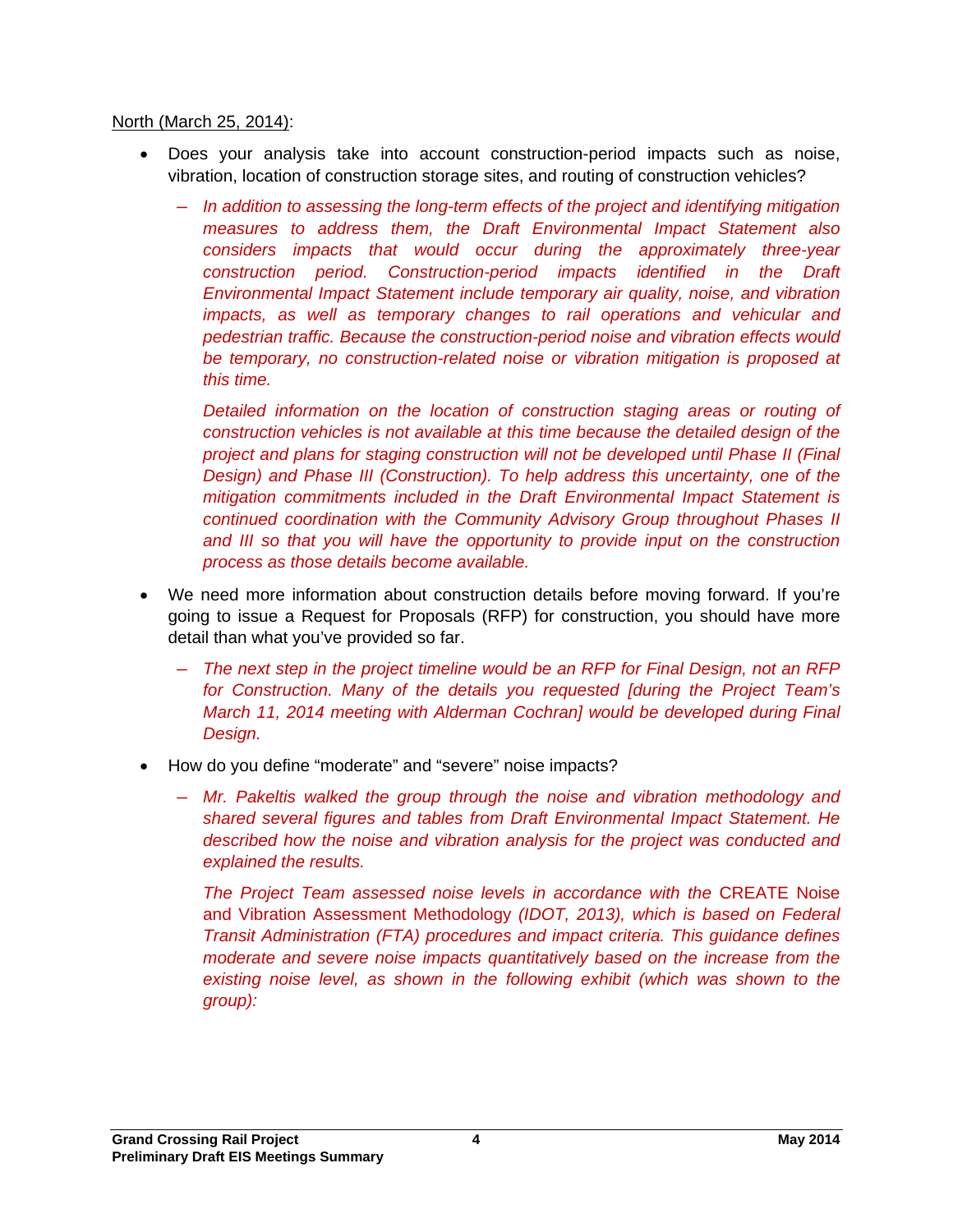

- What causes the increases in noise for rail projects?
	- ― *Noise impacts are related to three main variables: the speed of trains, the number of trains, and the length of trains.*
- How will you mitigate the noise and vibration caused by constructing noise barriers?
	- ― *The contract bid documents will have language regarding noise requirements during construction. Mr. Tuck added that IDOT will consider the noise and vibration impacts of various construction techniques (e.g., drilled shafts versus pile driving) if the project advances to Final Design and Construction.*
- How will you document and respond to construction noise impacts? Will you use noise monitors?
	- ― *Alderman Cochran made specific recommendations including vibration monitoring and construction time restrictions – to the Project Team at a prior meeting with the alderman. These recommendations are under consideration by the CREATE Partners.*
- Why is soil being tested in the portion of the project area south of 55<sup>th</sup> Street?
	- ― *Those tests are not part of this project; soil testing for the Grand Crossing Rail Project would occur during Phase II (Final Design). In general, soil is tested during transportation projects when the project involves bridges or other aerial structures (to assist in determining the appropriate structural foundations) or when property is acquired (to test for special waste contamination).*
- What is the target date for the project?
	- ― *The target completion date for Phase 1 is November 30, 2014. Phases II and III are not yet funded, so no target dates for Final Design or Construction have been established. (If Phases II and III are not funded, there will be no project.)*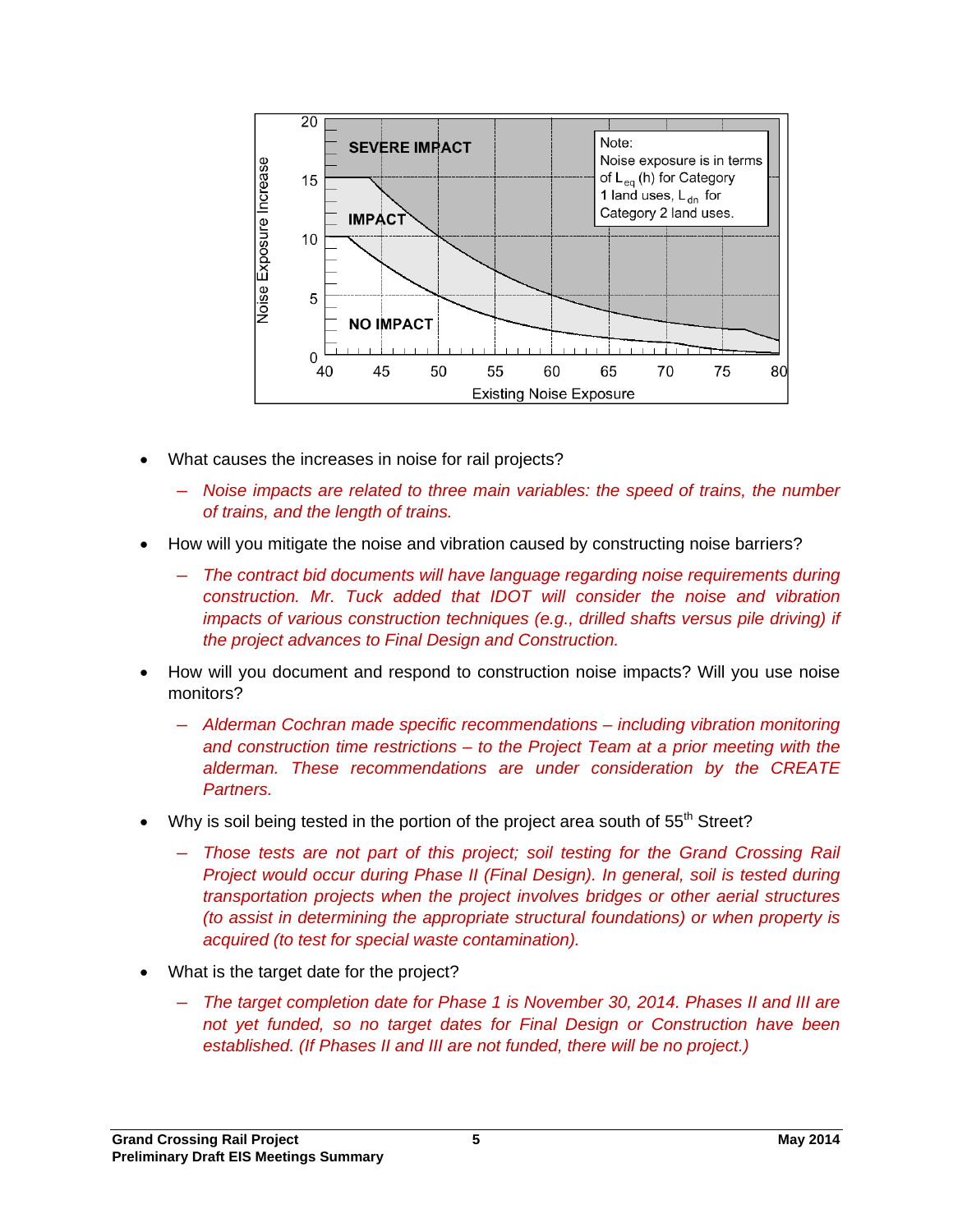- Have you conducted air quality monitoring?
	- ― *No; in accordance with Federal and CREATE air quality guidance, the air quality impact methodology looks at changes in fuel consumption, which will decrease as a result of the project due to improved efficiency of train movements. Air Quality monitoring was not required to make this determination.*
- Consider adding pine trees to absorb air quality pollutants.
	- ― *We will take your idea for adding pine trees along the corridor back to the CREATE Partners for consideration.*
- Can you commit to long-term air quality monitoring? The current 250 trucks per day traveling through the neighborhood will increase to 1,000 trucks per day after the project  $-$  NS would not be expanding its  $47<sup>th</sup>$  Street Intermodal Yard without CREATE.
	- ― *We will take your idea for long-term air quality monitoring back to the CREATE Partners for consideration.*
- Did NS hold meetings like this one for its  $47<sup>th</sup>$  Street Intermodal Yard Expansion project?
	- ― *No; NS is a private company advancing its project with private funds, so they are not subject to the same federal environmental requirements as the Grand Crossing Rail Project. Mr. Allen added that NS did, however, provide extensive testimony on the yard expansion project before the Chicago Plan Commission and the Chicago City Council, so the project has been vetted publicly.*
- How can you determine the length and effectiveness of noise barriers when you haven't started construction yet? No receptor or measurement can adequately determine noise impacts.

*The Project Team followed the* CREATE Noise and Vibration Assessment Methodology *(IDOT, 2013), which spells out the parameters for determining whether a noise barrier is both feasible (i.e., able to be constructed in a way that reduces the noise impact) and reasonable (i.e., cost-effective). The guidance defines these terms quantitatively. During the earlier presentatio*n, Mr. Pakeltis explained that the Project Team's *noise abatement evaluation identified four feasible and reasonable noise barrier locations, which would benefit 126 dwelling units along the corridor.* 

*However, when a project falls within Census tracts that have a high percentage of minority and/or low income individuals relative to the general population (called "environmental justice" areas in the Federal regulations), the definition of "reasonable" can be expanded up to approximately double the cost that otherwise would apply. The purpose of environmental justice regulations is to ensure that projects like this one avoid, minimize, or mitigate disproportionately high and adverse human health and environmental effects – including social and economic effects – on minority populations and low-income populations, and to ensure the full*  and fair participation by all potentially affected communities in the transportation *decision making process.*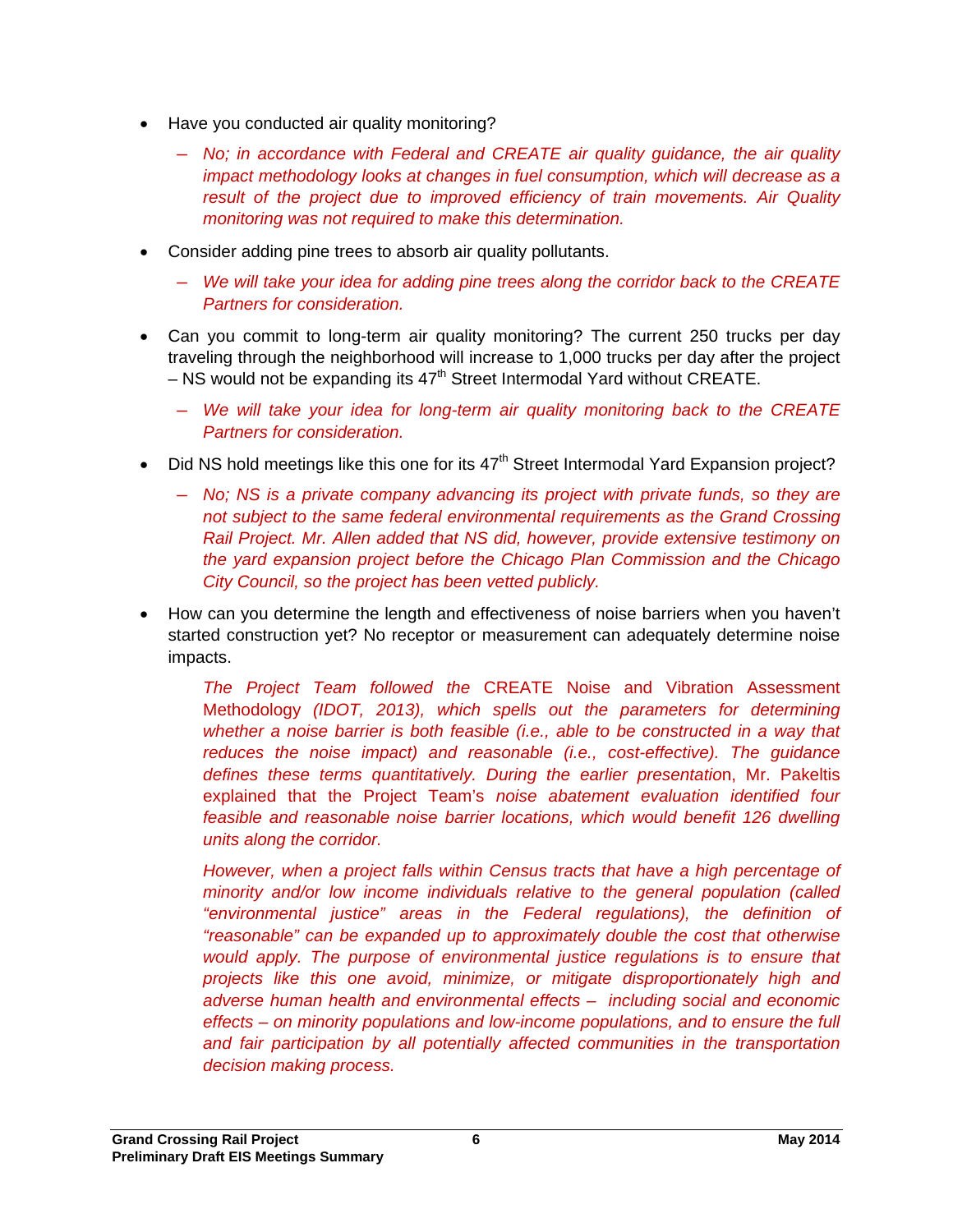*Using the broader definition of reasonable allowed under CREATE Program polices, three of the noise barriers could be extended, which would benefit an additional 244 dwelling units.* 

- Noise barriers should be built along the full length of the project, and the cost estimate should reflect this so that the appropriate level of federal funding can be requested.
	- ― *[The Project Team noted this comment.]*
- These meetings should be held during the evening or on Saturday so that individuals do not have to take time off from work.
	- ― *Noted. The Public Hearings which are meant to include a much broader audience from among the general public – will be held on weekday evenings.*
- I am in favor of the proposed improvements, I just want the opportunity to weigh in on how it will happen – this is the time to address these concerns.
	- ― *Noted; thank you for your participation today.*
- The Project Team should be careful not to use jargony vocabulary that may not be familiar to the public (for instance, many people may not understand the difference between a "public hearing" and a "public/community meeting."
	- ― *We will be clear about this in our public hearing notices, invitations, and advertisements.*
- Who receives notices about Community Advisory Group meetings? I heard about this through word-of-mouth.
	- ― *The Community Advisory Groups one for neighborhoods in the northern part of the study area and one for those in the southern part – serve as a forum for community leaders and residents to meet periodically to discuss the community's thoughts and ideas about the project. These Community Advisory Groups include residents and representatives from businesses, police and fire districts, non-profits, churches, schools, and other organizations with an interest in the project.*

*At the beginning of the project, the Project Team worked with local elected officials to develop an initial list of potential Community Advisory Group members to invite to the first round of meetings. We then asked participants at those meetings to recommend others with whom the Project Team should meet (either individually or through inclusion on the Community Advisory Groups), and have continued over the course of the project to add all individuals and organizations that expressed an interest in participating. Community Advisory Group Members were invited to the meeting by personal letter and/or email according to their stated preference.* 

*For Public Hearings (as with previous meetings open to the general public), the Project Team will use a combination of methods to promote the hearings in order to maximize public participation. These methods will include:* 

- o *Invitation letters to Community Advisory Group members, local elected officials, and city agencies owning property within the study area.*
- o *Email blasts sent to all individuals on the project's emailing list.*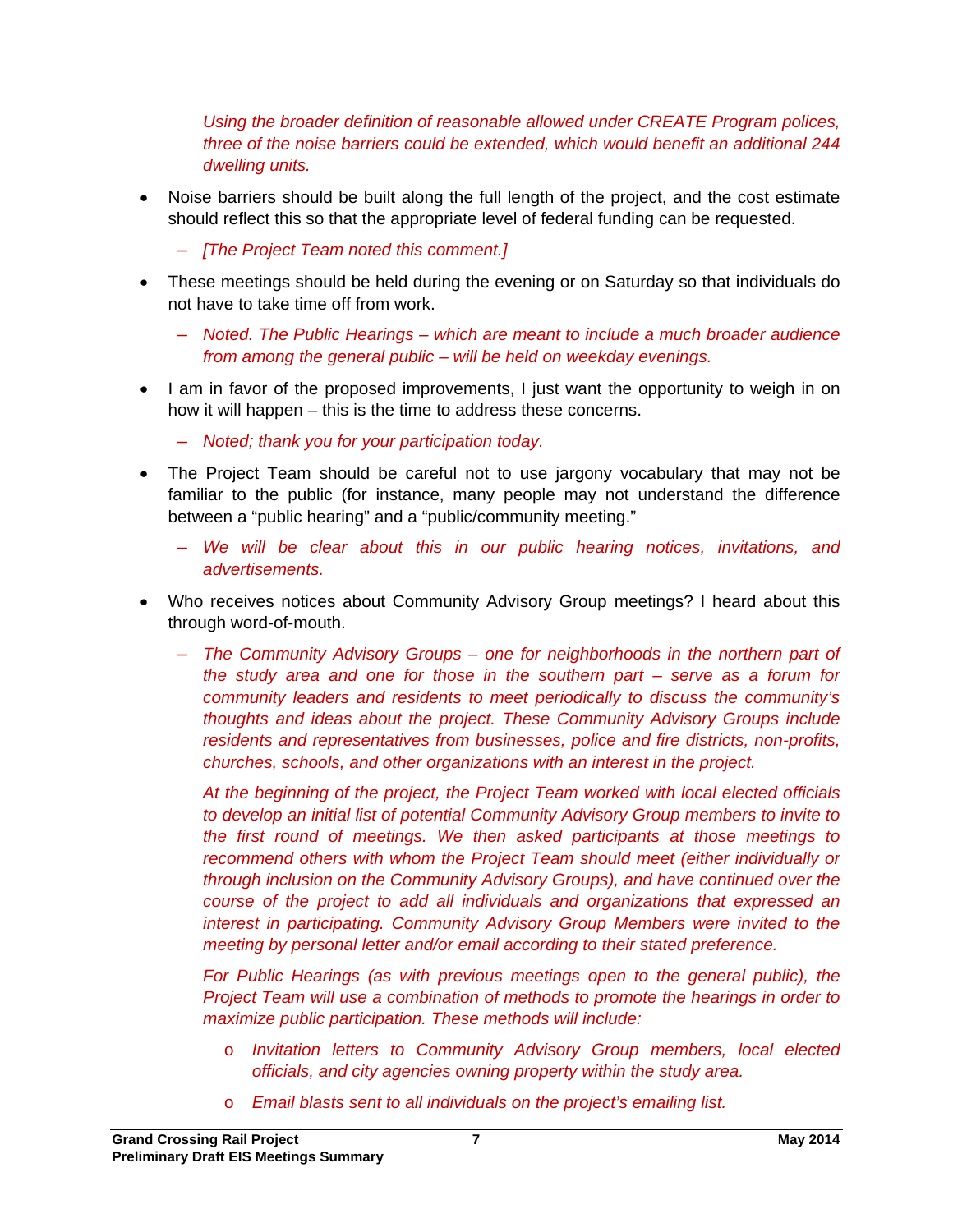- o *Postcards mailed to property owners that could be potentially affected by property acquisition and distributed at community meeting places throughout the study area, including Teamwork Englewood, Sherwood and Grand Crossing Parks, the Kelly and Grand Crossing branches of the Chicago Public Library, Chicago Police Department district offices, and Aldermanic offices..*
- o *Door hangers (which will contain the same information as the postcards) throughout the project area to target residents who may not have received a notice in the mail, focusing on areas with the greatest potential for impacts.*
- o *Advertisements in local and regional newspapers.*
- o *Website postings on the project website (www.grandcrossingrail.com) and online community bulletins/websites such as Englewood Portal, R.A.G.E., and EveryBlock Chicago.*
- o *Through our Community Advisory Group members and elected officials.*
- What jobs will be available if this and other projects are constructed? We should have this information now so that job seekers can get trained in advance. Also, the railroads should hold a job fair.
	- ― *[The Project Team noted this comment.]*

#### South (March 26, 2014):

- Were noise and vibration measurements taken as part of the Draft Environmental Impact Statement noise and vibration analysis?
	- ― *Short- (~30 minute) and long-term noise measurements were taken as part of the analysis. No vibration measurements were taken. This methodology follows the procedures laid out in the* CREATE Noise and Vibration Assessment Methodology *(IDOT, 2013), which is based on Federal Transit Administration (FTA) procedures and impact criteria.*
- Did you consider the future location of New Life Covenant Church as a noise receptor in your noise impact analysis?
	- ― *Yes, and we assumed the worst case location in terms of where we placed the noise receptor to ensure that we captured any potential impacts to the new church.*
- At what proximity to the rail line/project does a noise impact occur?
	- ― *There is no set distance that triggers an impact; noise levels are related to three main variables: the speed of trains, the number of trains, and the length of trains. Impacts are identified on a floating scale based on the predicted increase relative to existing conditions.*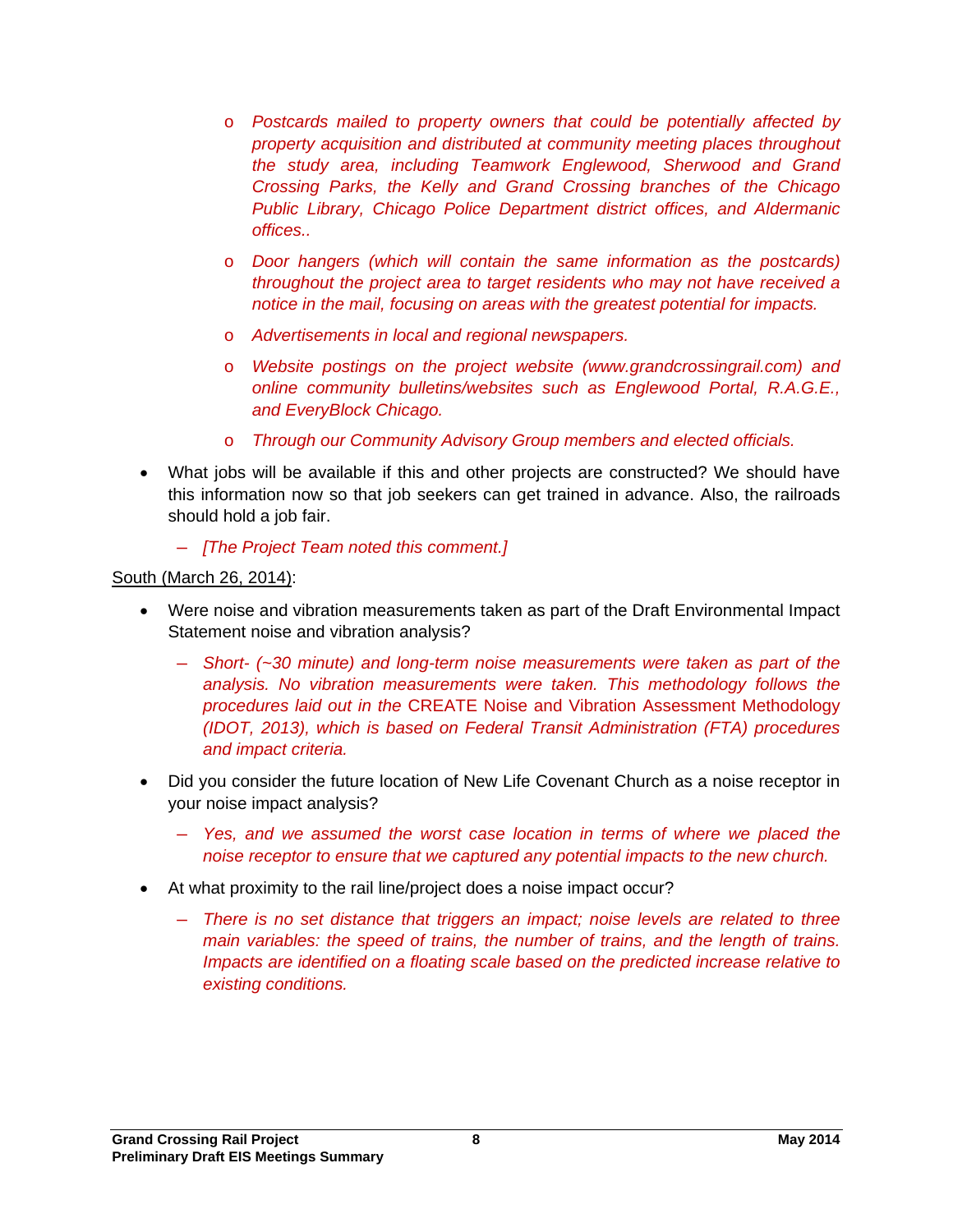- What is the projected number of trains per day that will pass the new location of New Life Covenant Church?
	- ― *Six Amtrak trains per day are projected along the new alignment adjacent to the new church location. The Project Team will coordinate with NS to provide the anticipated average number of freight trains per day.*
- We already experience vibration impacts from passing and idling trains what will the impact be when this project is built?
	- ― *Using figures and tables from the Draft Environmental Impact Statement, Mr. Pakeltis walked the group through the noise and vibration methodology, described how the noise and vibration analysis for the project was conducted, and explained the results.*

*The Project Team assessed vibration levels in accordance with the CREATE Noise* and Vibration Assessment Methodology *(IDOT, 2013), which defines impact levels for ground-borne vibration and ground-borne noise, as shown in Draft Environmental Impact Statement Table 3-16 (which was shown to the group). The*  fact that you can feel a train passing or idling does not necessarily mean that it *constitutes a vibration impact as defined in the noise and vibration methodology.* 

| TABLE 3-16: GROUND-BORNE VIBRATION (GBV) AND GROUND-BORNE NOISE (GBN) IMPACT CRITERIA |  |
|---------------------------------------------------------------------------------------|--|
| <b>FOR GENERAL ASSESSMENT</b>                                                         |  |

|                                                                                                            | <b>GBV Impact Levels<sup>1</sup></b><br>(VdB re 1 micro inch/sec) |                                          |                                          | <b>GBN Impact Levels<sup>1</sup></b><br>(dB re 20 micro Pascals) |                                    |                                  |
|------------------------------------------------------------------------------------------------------------|-------------------------------------------------------------------|------------------------------------------|------------------------------------------|------------------------------------------------------------------|------------------------------------|----------------------------------|
| <b>Land Use Category</b>                                                                                   | <b>Frequent</b><br>Events $2$                                     | <b>Occasional</b><br>Events <sup>3</sup> | <b>Infrequent</b><br>Events <sup>4</sup> | <b>Frequent</b><br>Events <sup>2</sup>                           | <b>Occasional</b><br>$E$ vents $3$ | Infrequent<br>Event <sup>4</sup> |
| <b>Category 1: Buildings</b><br>where low background<br>vibration is essential for<br>interior operations. | $65$ VdB $5$                                                      | $65$ VdB $5$                             | $65$ VdB $5$                             | N/A <sup>5</sup>                                                 | N/A <sup>5</sup>                   | N/A <sup>5</sup>                 |
| <b>Category 2: Residences</b><br>and buildings where people<br>normally sleep.                             | 72 VdB                                                            | 75 VdB                                   | 80 VdB                                   | $35 \text{ dB}(A)$                                               | 38 dB(A)                           | 43 $dB(A)$                       |
| <b>Category 3: Institutional</b><br>land uses with primarily<br>daytime use.                               | 75 VdB                                                            | 78 VdB                                   | 83 VdB                                   | $40$ dB(A)                                                       | 43 $dB(A)$                         | 48 $dB(A)$                       |

- Can you gives us some examples of what various levels of noise and vibration sound/feel like to give us a better understanding of what constitutes an impact?
	- ― *Mr. Pakeltis presented Figures 3-7 and 3-8 from the Draft Environmental Impact Statement, which provide examples of where various sounds and vibration sources*  fall on the impact scale. (Figures are provided at the end of this report.)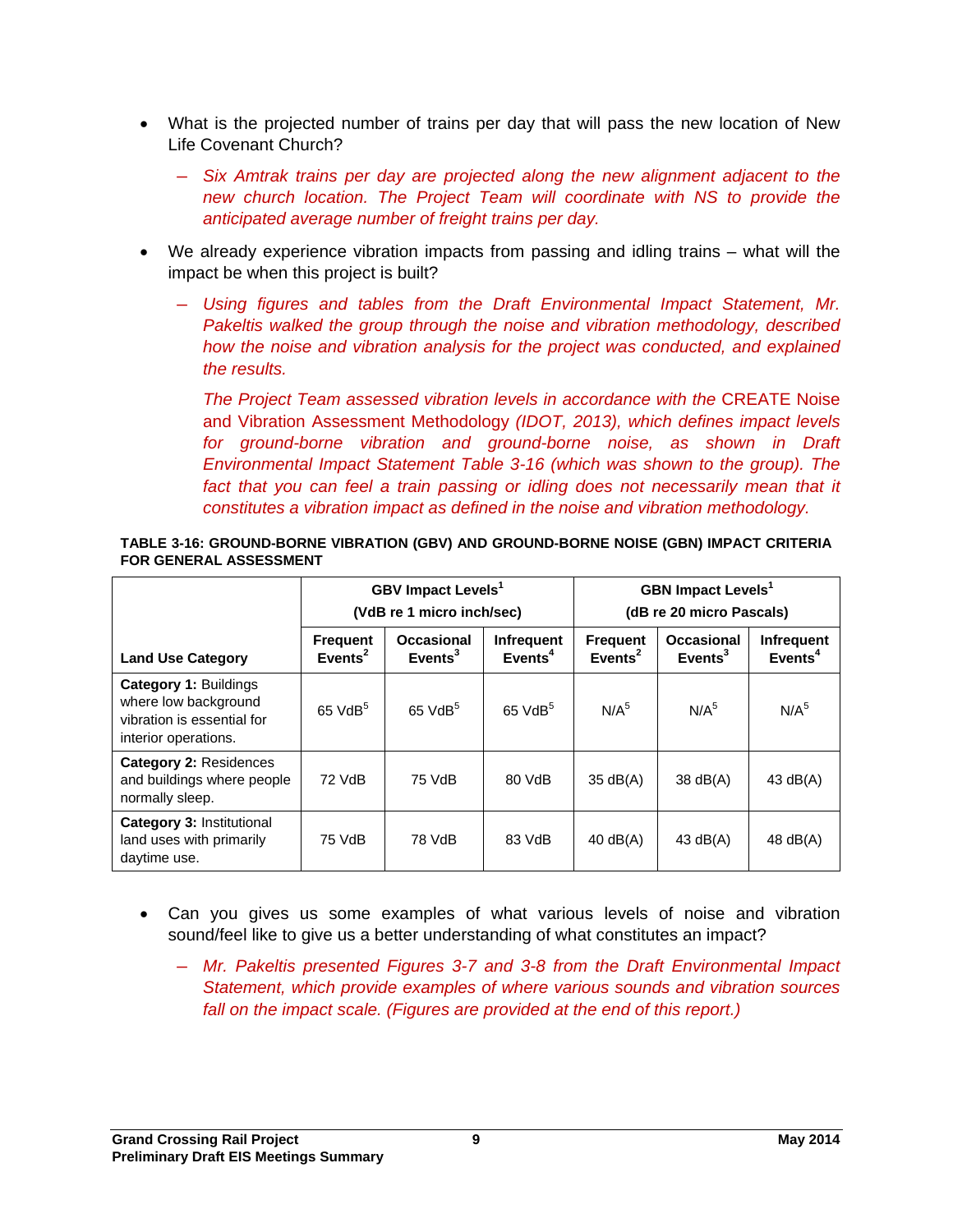- Given the age of existing structures, would vibration from this project, added to existing rail traffic, result in a cumulative vibration impact that would damage these structures?
	- ― *No; the results of the vibration analysis show that damaging vibration levels will not be reached anywhere in the project area.*
- Does your vibration analysis take into account the higher levels of freight traffic predicted for the study area?
	- ― *Yes.*
- My understanding is that the Grand Crossing Rail Project is a passenger rail project, and that freight trains would not use the new tracks that would be added as part of the project. Is this true?
	- ― *No. The purpose of the project is to provide a new, more direct route to Chicago's Union Station for Amtrak's City of New Orleans, Illini, and Saluki trains, and to provide sufficient capacity to accommodate both passenger and freight traffic along the project corridor. While the new tracks would be used by Amtrak trains throughout much of the corridor, both freight and Amtrak trains would have the ability to operate on all tracks in the corridor. Mr. Allen added that freight trains are most likely to use the new tracks in the North 1 alignment area.*
- Have you considered the potential for vibration impacts to historic buildings like the Grand Crossing Park Field House?
	- ― *Yes, the project would not result in vibration impacts to any historic buildings. The Grand Crossing Park Field House is too far from the rail line to trigger a vibration impact.*
- How will you handle the routing of trucks during construction to minimize impacts to the community? We also know from our experience with other construction projects in this neighborhood that vermin will be a problem once digging for construction begins – how will this be handled?
	- ― *Detailed information on the location of construction staging areas or routing of construction vehicles is not available at this time because the detailed design of the project and plans for staging construction will not be developed until Phase II (Final Design) and Phase III (Construction). To help address this uncertainty, one of the mitigation commitments included in the Draft Environmental Impact Statement is continued coordination with the Community Advisory Group throughout Phases II*  and III so that you will have the opportunity to provide input on the construction *process as those details become available.*

*The Project Team is committed to mitigating issues related to vehicle routing and vermin infestations during construction. The City of Chicago will be actively involved with both of these issues, and representatives from the City are present at the meeting today.*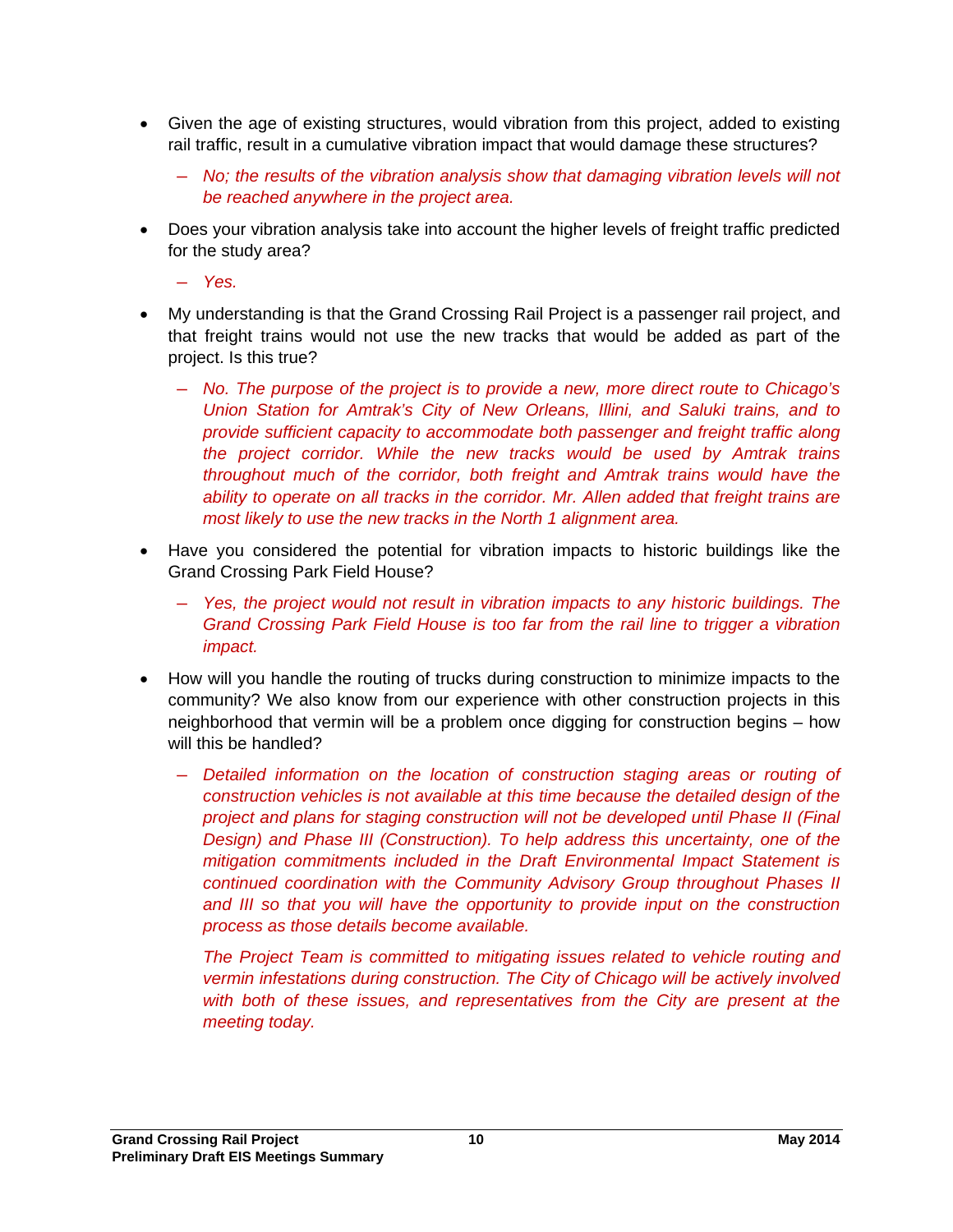- Are you still considering lowering  $76<sup>th</sup>$  Street as part of the project? If so, could there be flooding and sewer impacts?
	- ― *Yes, it is proposed that 76th Street would be lowered as part of the project; details of the lowering will be determined during Phase II (Final Design). The preliminary drainage study conducted for the project indicates that lowering 76<sup>th</sup> Street is feasible without having a negative impact on drainage.*
- Are you considering noise barriers for the area near  $76<sup>th</sup>$  Street and Avalon Avenue? We already experience noise and vibration impacts from existing rail operations.
	- ― *Based on the results of the Draft Environmental Impact Statement noise analysis, no noise barriers are recommended for that area because no project-related noise impacts were identified in that area.*
- Have you coordinated with the Sanitation regarding possible street lowerings?
	- ― *No, this coordination would occur during Phase II (Final Design).*
- What is environmental justice and what are some examples of how you considered it in the Draft Environmental Impact Statement?
	- ― *Federal regulations direct agencies like IDOT to assess whether a project would disproportionately impact minority and/or low-income populations by considering the project's effects on those groups relative to the overall population. The purpose of environmental justice regulations is to ensure that projects like this one avoid, minimize, or mitigate disproportionately high and adverse human health and environmental effects – including social and economic effects – on minority populations and low-income populations, and to ensure the full and fair participation*  by all potentially affected communities in the transportation decision making *process.*

*Because much of the Grand Crossing Rail Project study area falls within Census tracts that have a high percentage of minority and/or low income individuals, the Project Team is considering a range of mitigation measures that are above and beyond those that are typically included in a Draft Environmental Impact Statement. Mr. Pakeltis reviewed the potential environmental justice mitigation measures that are still under investigation, which were covered in his presentation. The measures under investigation include:* 

- o *Improving remnant land parcels throughout the study area.*
- o *Considering assistance for negative mortgage holders on a case-by-case basis.*
- o *Extending proposed noise barriers to benefit additional dwelling units.*
- o *Funding for job training initiatives such as provide funding to grow existing programs and training inspectors.*
- o *Funding for education programs such as support for science, technology, engineering, and math (STEM) curriculum in area elementary schools.*

*One of the goals for today's meeting is to solicit feedback on these ideas and hear participants' thoughts on other possible mitigation measures. No decisions have*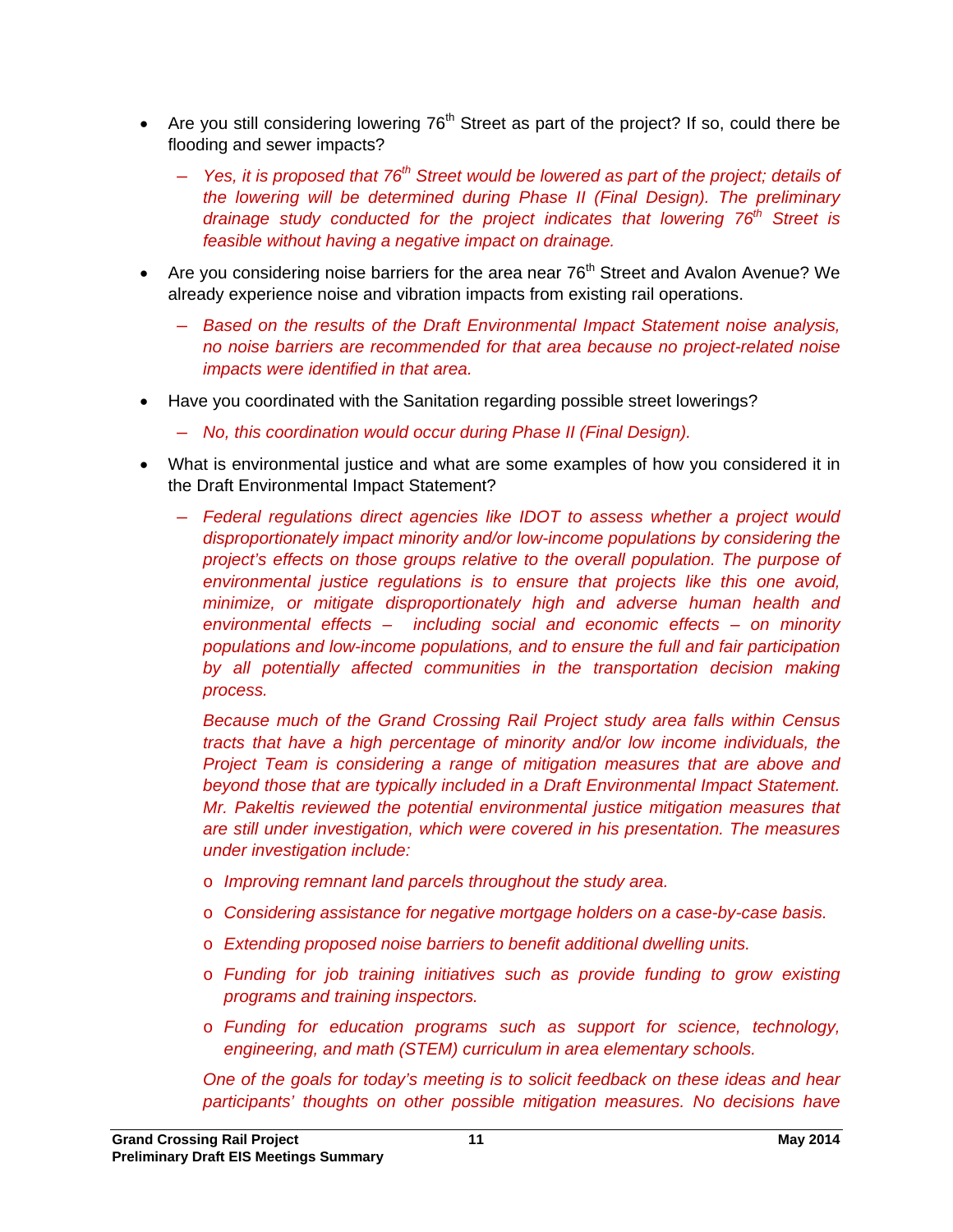*been made on these measures; input received here today and from the public throughout the public comment period is an important part of determining what ultimately will be included in the project.* 

- What is the timeline for the project?
	- ― *The target completion date for Phase 1 is November 30, 2014. Phases II and III are not yet funded, so no target dates for Final Design or Construction have been established. The earliest that construction would begin is 2017, and it would likely take two to three years to build the project.*
- Who is investigating job training? Can Amtrak seek funding for job training in addition to construction funding?
	- ― *The CREATE Partners are currently considering options for job training programs, including how they could be funded as part of this project.*
- What opportunities for community input will there be during Phase II?
	- ― *Ms. Trotter responded that IDOT will continue to hold Community Advisory Group meetings and maintain the project website and other project communication.*
- If you wait until Phase III to start job training programs, it will be too late; it needs to happen now so people are qualified when construction-related job opportunities arise. Chicago is also a union city.
	- ― *Noted. The CREATE Partners are currently considering options for job training programs.*
- Where would the funding for Phases II and III come from?
	- ― *We do not know what the mix of funding would be yet, but it could be a mix of Federal, State, and railroad dollars.*
- Is IDOT aware of a meeting that was recently held in Chicago at which Federal legislators laid out a funding plan for the project?
	- ― *The group contemplated which meeting this would have been and decided that it was likely one of the meetings that the U.S. House of Representatives Transportation and Infrastructure Committee held around the U.S. Community Advisory Group member CeCe Edwards attended the meeting and will send her materials to Ms. Trotter.*
- Is it correct that there would be no permanent or temporary street closures in the South 1 portion of the study area?
	- ― *No permanent street closures are proposed for the South 1 alignment or CN Connection area. The need for* temporary *street closures during construction would be decided during Phases II and III.*
- Can we fax our comment sheets?
	- ― *Yes, please fax them to Tony Pakeltis at 312-930-0018.*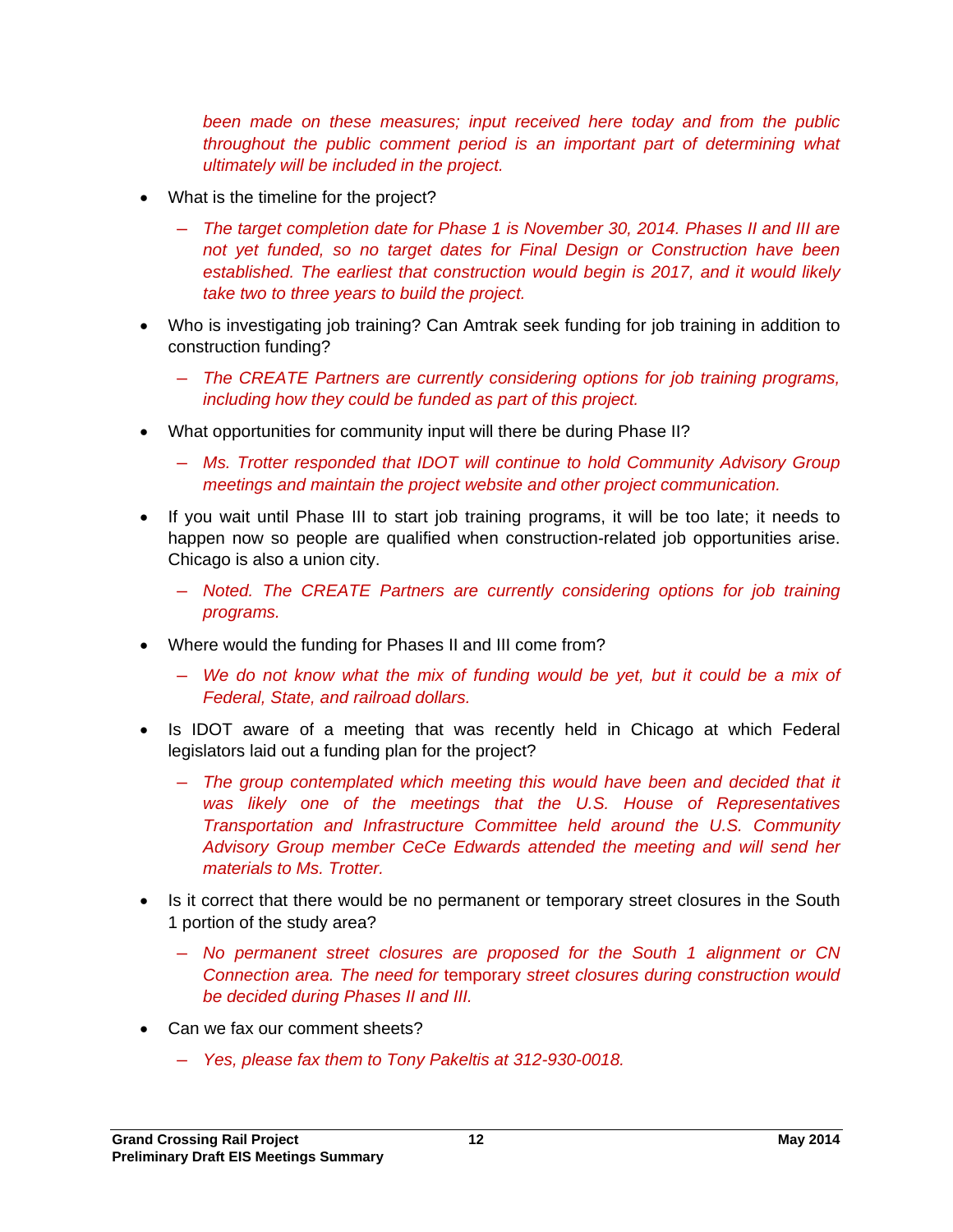- Will IDOT pursue funding for Phase II only (then Phase III later), or will they seek funding for Phases II and III together?
	- ― *This has not been decided yet. Mr. Allen stated that often, funding is pursued separately for Final Design (Phase II) and Construction (Phase III), but this is not a given.*

## **4. Next Steps**

The Project Team will incorporate input from today's discussion into the Draft Environmental Impact Statement before finalizing and circulating the document later this spring. Public hearings will then be held during the Draft Environmental Impact Statement open comment period to provide the general public with the opportunity to learn about and comment on the project. Finally, the Project Team will incorporate public input from the hearings and comment period and prepare the Final Environmental Impact Statement.

In addition to these formal venues for comment, the Project Team encourages Community Advisory Group members and the general public to provide input on the project at any time. Comments can be submitted by:

- **Email: info@grandcrossingrail.com**
- Online comment form: www.grandcrossingrail.com/comment.html
- Phone: Tony Pakeltis, Parsons: (312) 930-5268
- Fax: Tony Pakeltis, Parsons: (312) 930-0018
- Mail:

Grand Crossing Rail Project Parsons 10 South Riverside Plaza, 4th Floor Chicago, Illinois 60606 ATTN: Tony Pakeltis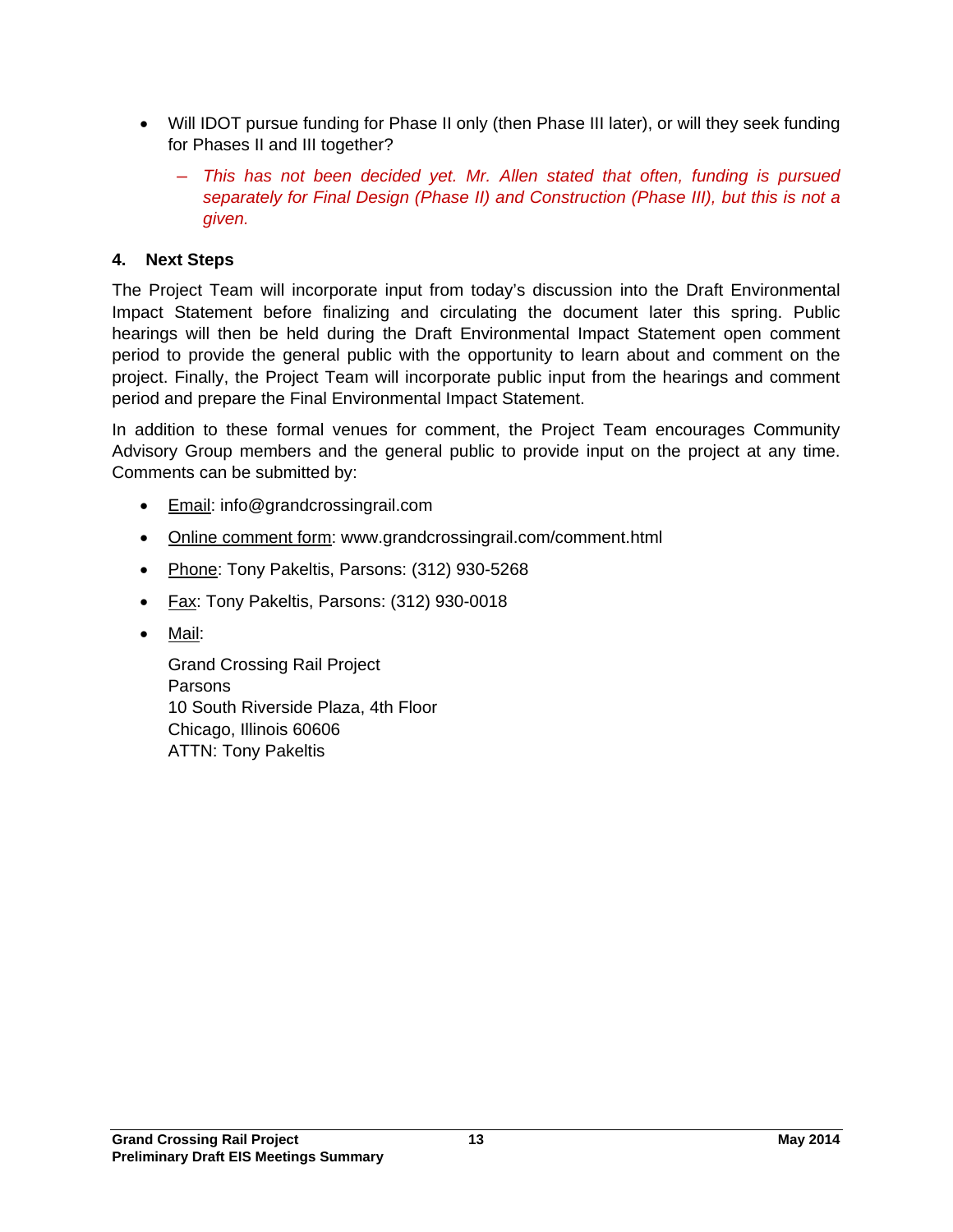

**Figure 3-7: Typical A-Weighted Sound Levels**